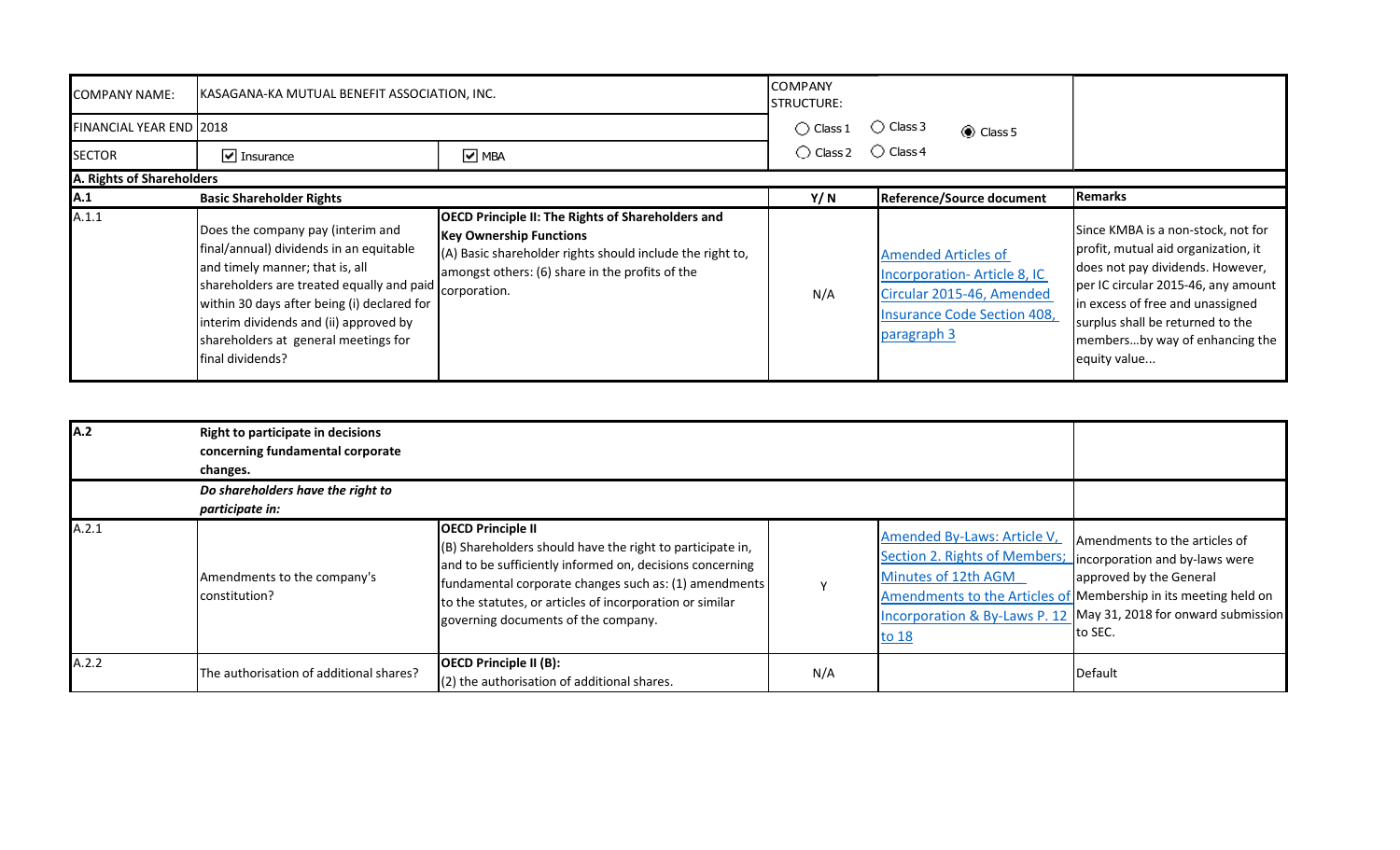| A.2.3 |                                                                                         | <b>OECD Principle II.(B):</b>                                                                                                     |                                                              |                                                                              |
|-------|-----------------------------------------------------------------------------------------|-----------------------------------------------------------------------------------------------------------------------------------|--------------------------------------------------------------|------------------------------------------------------------------------------|
|       | The transfer of all or substantially all<br>assets, which in effect results in the sale | $(3)$ extraordinary transactions, including the transfer of all<br>or substantially all assets, that in effect result in the sale | <b>Amended Articles of</b><br>Incorporation: Article 12, No. | In case of dissolution, assets of the<br>corporation shall be distributed in |
|       | of the company?                                                                         | of the company.                                                                                                                   |                                                              | the manner set forth in the Articles<br>of Incorporation                     |

| A.3   | Right to participate effectively in and<br>vote in general shareholder meetings<br>and should be informed of the rules,<br>including voting procedures, that govern<br>general shareholder meetings.                                                 |                                                                                                                                                                                                                                                                                                                                                                                                                                                                  |   |                                                                                                                                                                                           |                                                                                                                                                                                                                       |
|-------|------------------------------------------------------------------------------------------------------------------------------------------------------------------------------------------------------------------------------------------------------|------------------------------------------------------------------------------------------------------------------------------------------------------------------------------------------------------------------------------------------------------------------------------------------------------------------------------------------------------------------------------------------------------------------------------------------------------------------|---|-------------------------------------------------------------------------------------------------------------------------------------------------------------------------------------------|-----------------------------------------------------------------------------------------------------------------------------------------------------------------------------------------------------------------------|
| A.3.1 | Do shareholders have the opportunity,<br>evidenced by an agenda item, to approve<br>remuneration (fees, allowances, benefit-<br>in-kind and other emoluments) or any<br>increases in remuneration for the non-<br>executive directors/commissioners? | <b>OECD Principle II (C):</b><br>(3) Effective shareholder participation in key corporate<br>governance decisions, such as the nomination and<br>election of board members, should be facilitated.<br>Shareholders should be able to make their views known<br>on the remuneration policy for board members and key<br>executives. The equity component of compensation<br>schemes for board members and employees should be<br>subject to shareholder approval. | Y | <b>Board resolution number 6:</b><br><b>Increase in General Manager</b><br><b>Salary</b>                                                                                                  | All board resolutions and<br>management actions, including the<br>increase of salary of the General<br>Manager, were presented and<br>ratified by the general membership<br>during the 13th Annual General<br>Meeting |
| A.3.2 | Does the company provide non-<br>controlling shareholders a right to<br>nominate candidates for board of<br>directors/commissioners?                                                                                                                 |                                                                                                                                                                                                                                                                                                                                                                                                                                                                  | Y | <b>Revised CGM: Membership-</b><br>P.26-29, item 3.3 Voting rights<br>of members; item 3.7.1<br><b>Members Right to Participate;</b><br>item 3.7.4 Election of Board<br>Committees P26-29 | All KMBA members have the right to<br>participate and vote in its Annual<br>General Assembly.                                                                                                                         |
| A.3.3 | Does the company allow shareholders to<br>elect directors/commissioners<br>individually?                                                                                                                                                             |                                                                                                                                                                                                                                                                                                                                                                                                                                                                  | Y | <b>Revised CGM: Membership-</b><br>P.27, item 3.7.3 Voting on<br>Motions; Election Rules &<br><b>Guidelines</b>                                                                           | The Corporation Code and the<br>guidelines of KMBA allow proxy<br>voting.                                                                                                                                             |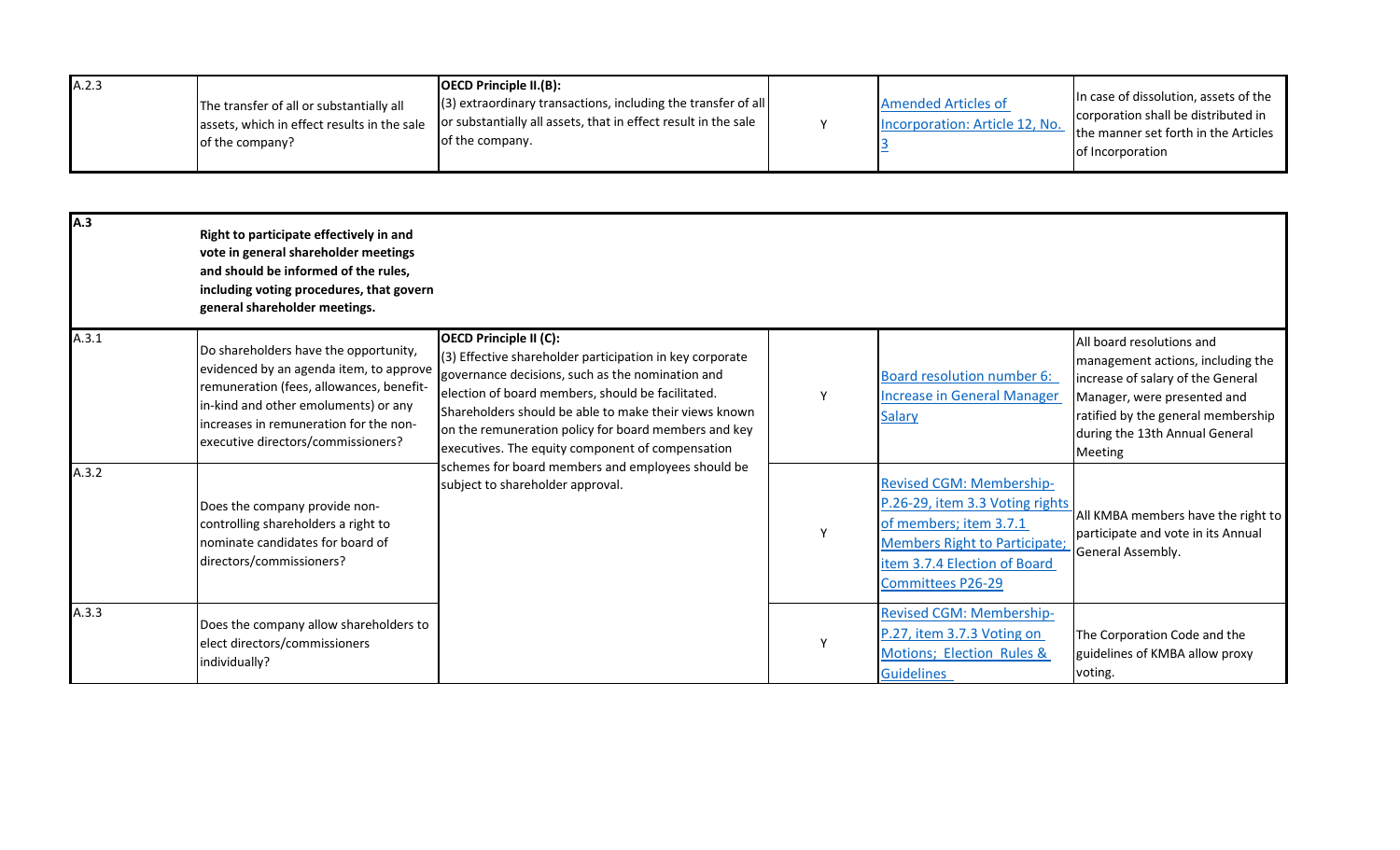| A.3.4 | Does the company disclose the voting<br>and vote tabulation procedures used,<br>declaring both before the meeting<br>proceeds?                             | <b>OECD Principle II (C):</b><br>Shareholders should have the opportunity to participate<br>effectively and vote in general shareholder meetings and<br>should be informed of the rules, including voting<br>procedures, that govern general shareholder meetings.                            | Y | <b>Election Rules &amp; Guidelines of</b><br><b>KMBA for Board of Trustees;</b><br>Minutes of 12th Annual<br>General Meeting Election of<br><b>Board Committees P.18-19</b> | The election of committee presented<br>to the annual general meeting on<br>May 31, 2018 the election guidelines<br>and procedures in voting the<br>members of the Board of Trustees.                                       |
|-------|------------------------------------------------------------------------------------------------------------------------------------------------------------|-----------------------------------------------------------------------------------------------------------------------------------------------------------------------------------------------------------------------------------------------------------------------------------------------|---|-----------------------------------------------------------------------------------------------------------------------------------------------------------------------------|----------------------------------------------------------------------------------------------------------------------------------------------------------------------------------------------------------------------------|
| A.3.5 | Do the minutes of the most recent AGM<br>record that there was an opportunity<br>allowing for shareholders to ask<br>questions or raise issues?            | OECD Principle II (C):<br>(2) Shareholders should have the opportunity to ask<br>questions to the board, including questions relating to<br>the annual external audit, to place items on the agenda of<br>general meetings, and to propose resolutions, subject to<br>reasonable limitations. | Y | 2018 Minutes of 12th Annual<br><b>General Meeting: Treasurer's</b><br>Report Agenda item #7 P. 6-9;<br>Agenda item #15; Launched of<br>the enhance BLIP & HIIP P. 20        | In every Annual General Meeting,<br>members are encourage to<br>participate in the deliberations of<br>the proposed agenda. The president<br>would entertain questions before<br>the agenda put to motion for<br>approval. |
| A.3.6 | Do the minutes of the most recent AGM<br>record questions and answers?                                                                                     |                                                                                                                                                                                                                                                                                               | Y | 2018 Minutes of 12th Annual<br><b>General Meeting: Treasurer's</b><br>Report Agenda item #7 P. 6-9;<br>Agenda item #15; Launched of<br>the enhance BLIP & HIIP P. 20        | Comments/questions raised during<br>the deliberations of the agenda were<br>duly recorded in the minutes of the<br><b>Annual General Meeting</b>                                                                           |
| A.3.7 | Does the disclosure of the outcome of the<br>most recent AGM include resolution(s)?                                                                        |                                                                                                                                                                                                                                                                                               | Y | 2018 Minutes of 12th<br><b>AGM</b> Approval & Ratification<br>of Board & Management<br>Actions P. 8-9                                                                       | Minutes and Board Resolutions were<br>posted at KMBA website under<br>Corporate Governance_Board<br><b>Resolutions</b>                                                                                                     |
| A.3.8 | Does the company disclose the voting<br>results including approving, dissenting,<br>and abstaining votes for each agenda<br>litem for the most recent AGM? |                                                                                                                                                                                                                                                                                               | Y | Minutes of the 2018 12th<br>AGM; 2018 Voting Results on<br>12th AGM                                                                                                         | Summary of Voting Results on 2018<br>Annual General Meeting was also<br>posted at KMBA website under<br>Corporate Governance_2018<br>Minutes of AGM                                                                        |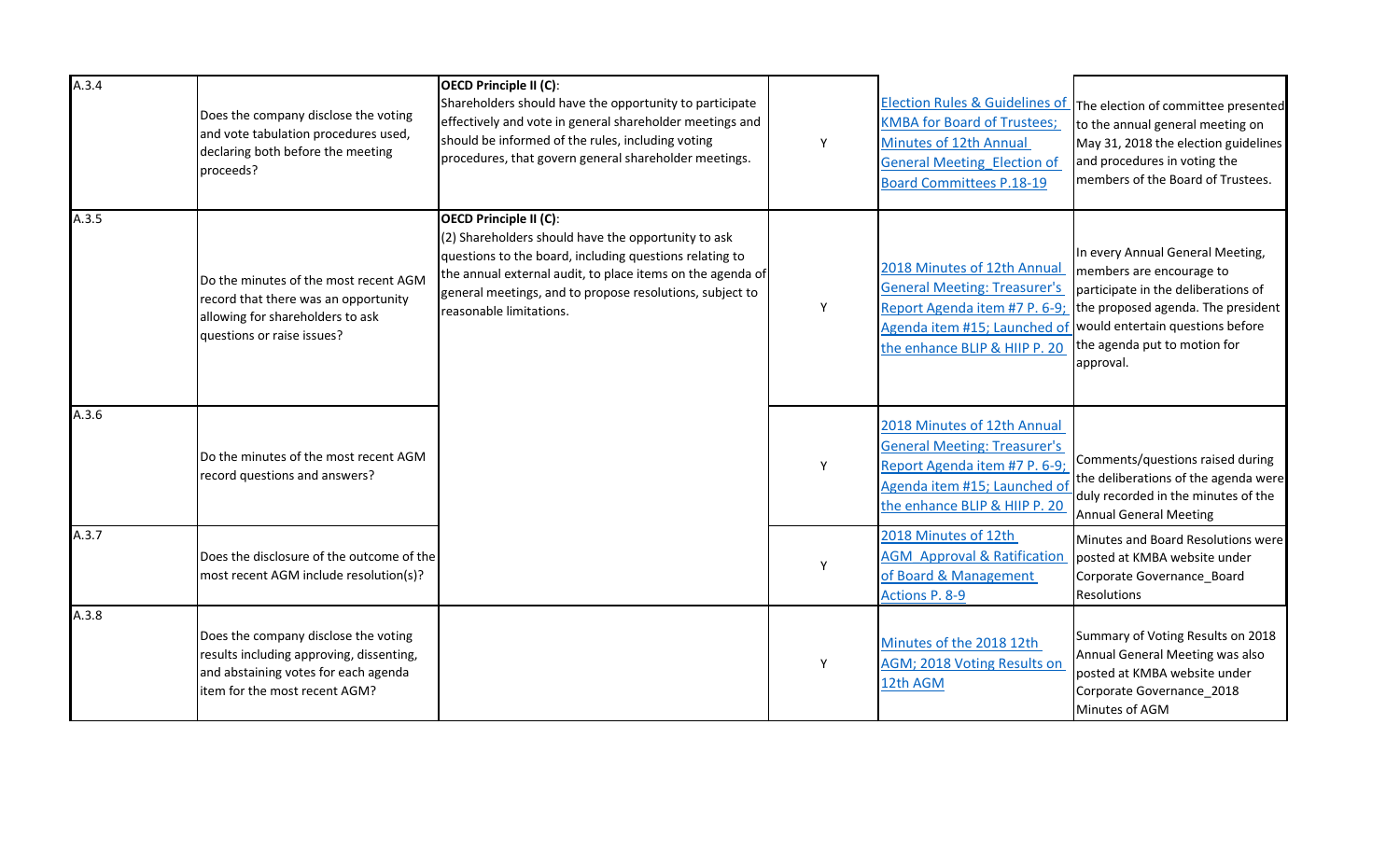| A.3.9  | Does the company disclose the list of<br>board members who attended the most<br>recent AGM?                                           | <b>OECD Principle II (C); and</b><br><b>ICGN 2.4.2:</b><br>All directors need to be able to allocate sufficient time to<br>the board to perform their responsibilities effectively,<br>including allowing some leeway for occasions when<br>greater than usual time demands are made. | Y | 2018 Minutes of 12th Annual<br>General Meeting - P. 1-2 AGM<br><b>Attendance Sheet</b>        | Attendance of the Annual General<br>Meeting starts always with the<br>board of trustees and the<br>committee/s they are heading.                                                                                                              |
|--------|---------------------------------------------------------------------------------------------------------------------------------------|---------------------------------------------------------------------------------------------------------------------------------------------------------------------------------------------------------------------------------------------------------------------------------------|---|-----------------------------------------------------------------------------------------------|-----------------------------------------------------------------------------------------------------------------------------------------------------------------------------------------------------------------------------------------------|
| A.3.10 | Did the chairman of the board of<br>directors/commissioners attend the most<br>recent AGM?                                            |                                                                                                                                                                                                                                                                                       | Υ | 2018 Minutes of 12th Annual<br><b>General Meeting - P. 1-2 AGM</b><br><b>Attendance Sheet</b> | The president of the Board of<br>Trustee presided the meeting.                                                                                                                                                                                |
| A.3.11 | Did the CEO/Managing Director/President<br>lattend the most recent AGM?                                                               |                                                                                                                                                                                                                                                                                       | Y | 2018 Minutes of 12th Annual<br>General Meeting - P. 1-2 AGM<br><b>Attendance Sheet</b>        | The General Manager assisted the<br>President of the Board of Trustees in<br>the conduct of the Annual General<br>Meeting                                                                                                                     |
| A.3.12 | Did the chairman of the Audit Committee<br>attend the most recent AGM?                                                                |                                                                                                                                                                                                                                                                                       | Y | 2018 Minutes of 12th Annual<br>General Meeting - P. 1-2 AGM<br><b>Attendance Sheet</b>        | The Chair of Audit Committee<br>attended the 12th AGM                                                                                                                                                                                         |
| A.3.13 | Did the company organise their most<br>recent AGM in an easy to reach location?                                                       | <b>OECD Principle II (C)</b>                                                                                                                                                                                                                                                          | Y | kmba website; Notice of 12th<br><b>Annual General Meeting</b>                                 | KMBA held its 12th AGM at SEAMEO<br>Innotech located along Commonwealth<br>Avenue in Quezon City, which is<br>accessible to all members. KMBA also<br>provided location map together with the<br>invitation to each member-<br>representative |
| A.3.14 | Does the company allow for voting in<br>absentia?                                                                                     | <b>OECD Principle II (C):</b><br>(4) Shareholders should be able to vote in person or in<br>absentia, and equal effect should be given to votes<br>whether cast in person or in absentia.                                                                                             | Y | Amended By-Laws, Article 1<br>Section 6 Proxy voting                                          | The method of voting is through<br>Proxy voting. Each member cast<br>her/his vote at the center level and<br>on the day of the AGM, the last to<br>vote are the members of the board<br>of trustees.                                          |
| A.3.15 | Did the company vote by poll (as opposed OECD Principle II (C)<br>to by show of hands) for all resolutions at<br>the most recent AGM? |                                                                                                                                                                                                                                                                                       | Y | Minutes of 12th AGM                                                                           | The resolutions for each agenda<br>were voted via show of hands                                                                                                                                                                               |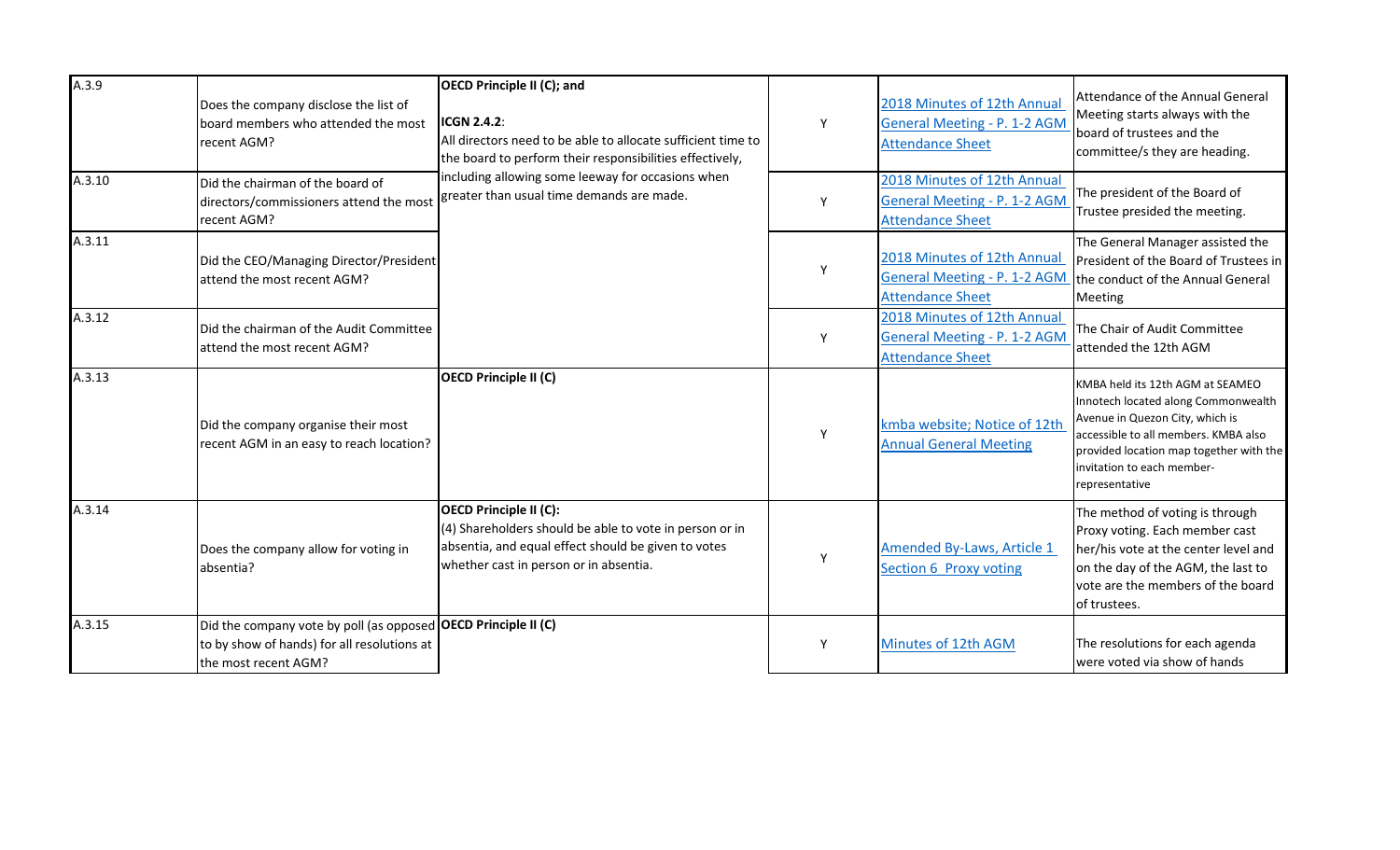| A.3.16 | Does the company disclose that it has<br>appointed an independent party<br>(scrutineers/inspectors) to count and/or<br>validate the votes at the AGM?                                          |                                                                                                                                                                                                                                                                                    | Y | <b>Revised CGM: Governance</b><br><b>Structure &amp; Policies Item</b><br>2.1.2-Appointment of an<br>Independent Party: Minutes of<br>12th Annual General Meeting<br>P.8 | BDO Roxas, Cruz, Tagle & Co. CPA's<br>was appointed to validate for all the<br>votes during the 12th AGM                                                                                                                                                                               |
|--------|------------------------------------------------------------------------------------------------------------------------------------------------------------------------------------------------|------------------------------------------------------------------------------------------------------------------------------------------------------------------------------------------------------------------------------------------------------------------------------------|---|--------------------------------------------------------------------------------------------------------------------------------------------------------------------------|----------------------------------------------------------------------------------------------------------------------------------------------------------------------------------------------------------------------------------------------------------------------------------------|
| A.3.17 | Does the company make publicly<br>available by the next working day the<br>result of the votes taken during the most<br>recent AGM for all resolutions?                                        |                                                                                                                                                                                                                                                                                    | Y | kmba website: 2018 Voting<br><b>Results of 12th Annual</b><br><b>General Meeting</b>                                                                                     | All resolutions for 2018 made &<br>approved by the AGM were posted<br>in the KMBA website a day after the<br>conduct of the AGM                                                                                                                                                        |
| A.3.18 | Do companies provide at least 21 days<br>notice for all resolutions?                                                                                                                           | <b>OECD Principle II (C):</b><br>$(1)$ Shareholders should be furnished with sufficient and<br>timely information concerning the date, location and<br>agenda of general meetings, as well as full and timely<br>information regarding the issues to be decided at the<br>meeting. | Y | <b>KMBA Website:</b><br><b>Disclosure Notice AGM:</b><br>Summary of 2017 Board<br><b>Resolutions</b>                                                                     | All resolutions made & approved by<br>the board and AGM for 2018 were<br>posted in the KMBA website on the<br>same date that Notice for AGM was<br>posted, under Disclosure: Notice of<br><b>AGM Summary of Board Resolutions</b><br>2018                                              |
| A.3.19 | Does the company provide the rationale<br>and explanation for each agenda item<br>which require shareholders' approval in<br>the notice of AGM/circulars and/or the<br>accompanying statement? |                                                                                                                                                                                                                                                                                    | Y | <b>KMBA Website Notice of 12th</b><br><b>Annual General Meeting;</b><br>Revised CGM item 2.9.3 Notic                                                                     | Rationale for each agenda item on<br>the AGM is posted at KMBA website<br>under Disclosure: Notice of 12th<br>Annual General Meeting. It is also<br>discussed during Board & Area<br>Coordinators' meeting, where<br>rationale and explanation for each<br>agenda item are also given. |